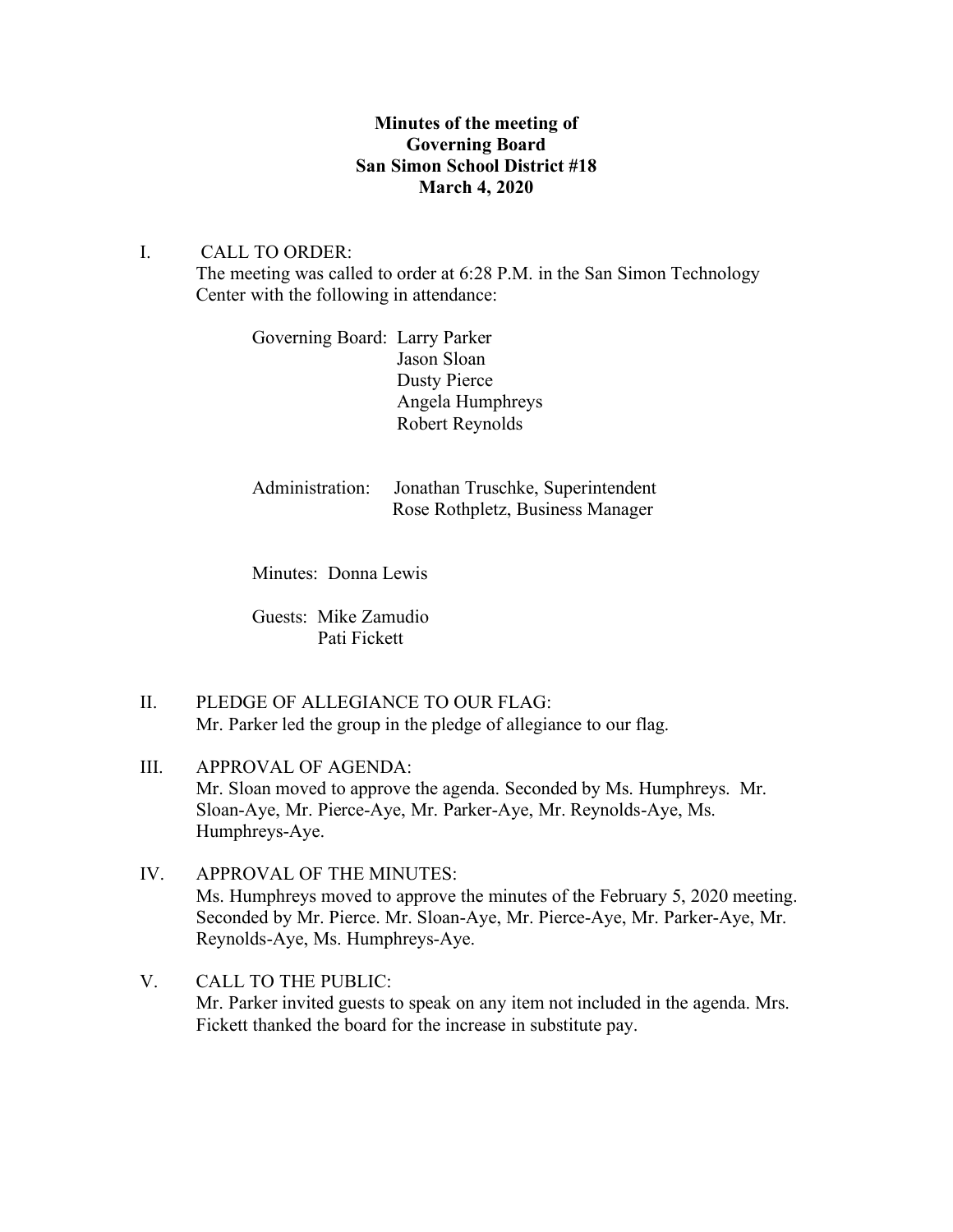#### VI. REPORTS:

- 6a. Mr. Truschke reported on the CASA meeting in Sierra Vista. He stated the hot topic for discussion was the corona virus. The census will be coming up. Cochise County is pushing for more accuracy this year. This will help in the school receiving more federal funding. Rose & he had a meeting with Becky Phifer and Amy Wilstead to discuss the fire department's need of a place to have a temporary office. He will be working on the budget revision that will be on the May agenda. He presented the board with the San Simon USD's assessed value chart from 2013-2020.
- 6b. Mrs. Rothpletz gave the monthly budget report. She will be working with Mr. Truschke on the budget revision. The Student Activities report included the school receiving a \$500.00 donation to purchase a plaque and flag in memory of Tobe Helton. He requested the remaining money be donated to the athletic club. The seniors had jerky and burrito sales. The sophomores sold Valentine grams. She stated the audit went well. We had half of the findings from last year. She is working to correct them. The AASBO Spring Conference will be held the beginning of April in Laughlin, Nevada. She will attend the conference.

## VII. ACTION ITEMS:

- 7a. Mr. Pierce moved to approve the certified and classified staffing model as presented and a \$500.00 signing bonus for the certified staff. Seconded by Ms. Humphreys. Mr. Sloan-Aye, Mr. Pierce-Aye, Mr. Parker-Aye, Mr. Reynolds-Aye, Ms. Humphreys-Aye.
- 7b. Ms. Humphreys moved to approve the 2020/2021 district master calendar. Seconded by Mr. Sloan. Mr. Sloan-Aye, Mr. Pierce-Aye, Mr. Parker-Aye, Mr. Reynolds-Aye, Ms. Humphreys-Aye.
- 7c. Mr. Sloan moved to go into executive session at 7:01 PM to discuss the Raptor LLC lease agreement with the District's attorney via telephone. Open session resumed at 7:23 PM. Ms. Humphreys moved to approve the lease agreement with Raptor LLC. Seconded by Mr. Reynolds. Mr. Sloan-Aye, Mr. Pierce-Aye, Mr. Parker-Aye, Mr. Reynolds-Aye, Ms. Humphreys-Aye.
- 7d. Mr. Sloan moved to approve Kari Wade as JV Baseball coach. Seconded by Mr. Pierce. Mr. Sloan-Aye, Mr. Pierce-Aye, Mr. Parker-Aye, Mr. Reynolds- Aye, Ms. Humphreys-Aye.
- 7e. Mr. Parker moved to change the senior trip to stay in Arizona. Seconded by Mr. Reynolds. Mr. Sloan-Aye, Mr. Pierce-Aye, Mr. Parker-Aye, Mr. Reynolds- Aye, Ms. Humphreys-Aye.